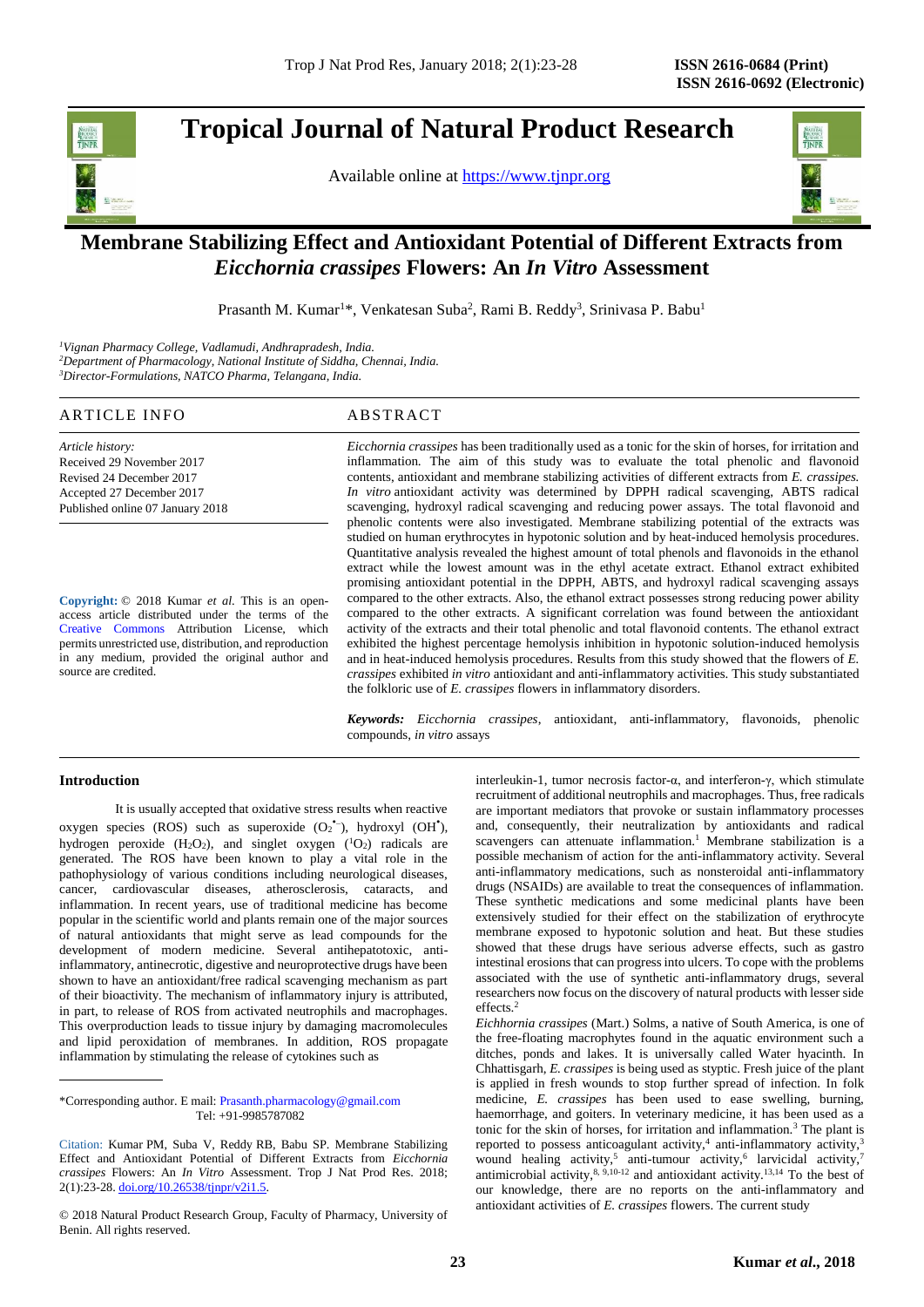investigated the *in vitro* membrane stabilizing and antioxidant activities of extracts prepared from *E. crassipes* flowers.

#### **Materials and Methods**

#### *Collection and extraction of the plant materials*

Flowers of *Eicchornia crassipes* were collected from Guntur district, Andhra Pradesh, India and identified by a botanist. A voucher specimen was deposited in the herbarium of Sri Venkateswara University, Tirupathi with reference number 2148. The flowers were shade-dried and was extracted successively using solvents from non-polar to polar (Petroleum ether, Ethyl acetate and Ethanol) in a Soxhlet extractor. All the extracts were vacuum dried to obtain Petroleum ether extract (PEEC), ethyl acetate extract (EAEC) and ethanol extract (EEEC), respectively.

#### *Chemicals*

1,1-Diphenyl-2-picrylhydrazyl (DPPH), 2,2′-Azinobis-(3 ethylbenzothiazoline-6-sulfonic acid) (ABTS), gallic acid, and quercetin were purchased from Sigma-Aldrich Co., (St Louis, MO, USA). Potassium hexacyanoferrate, Folin-Ciocalteu reagent, and aluminum chloride (AlCl3) were obtained from Merck, Mumbai, India. All the other reagents and chemicals used were of analytical grade.

#### *Quantitative phenolic estimation*

The total phenolic content of the extracts obtained from *E. crassipes* flowers was estimated according to the Folin-Ciocalteu procedure.<sup>15</sup> For total phenolic content determination, gallic acid was used to make the standard calibration curve. In brief, 100 μL of each extract or gallic acid standard solution was mixed with 2 mL of 2% (w/v) sodium carbonate solution. The mixture was then incubated for 5 min, and afterward 100 μL of Folin-Ciocalteu reagent was added. After incubation for 30 min at room temperature, absorbance was measured at 750 nm using a spectrophotometer. Results were expressed as gallic acid equivalents (GAE) per gram of crude extract. All determinations were carried out in triplicate.

#### *Quantitative flavonoid estimation*

The total flavonoid content of the extracts was determined based on aluminium chloride method.<sup>16</sup> For total flavonoid determination, quercetin was used to make the standard calibration curve. In brief, 250 μL of test extract was mixed with 1.25 mL of distilled water and 750 μL of sodium nitrite. After incubation for 5 min, 150 μL of aluminium chloride solution was added to the flask. After incubation for 6 min, 0.5 mL of sodium hydroxide and 0.3 mL of distilled water were added to the reaction mixture, with final volume made to 10 mL. The absorbance of the reaction mixture was recorded at 510 nm. Results were expressed as quercetin equivalent/g of extract. All determinations were carried out in triplicate.

#### *Antioxidant activity*

*DPPH radical scavenging assay*

The DPPH radical-scavenging activity of the successive extracts from *E. crassipes* was done according to the method by Chang *et al* 2001.<sup>17</sup> Briefly, 10 µL of test samples were mixed with 90 µL of 50 mM Tris-HCl buffer (pH 7.4) and 200 µL of 0.1 mM DPPH-ethanol solution. After 30 min of incubation at ambient temperature, the reduction of the DPPH radical was measured by reading the absorbance at 517 nm. Ascorbic acid was used as positive control. Three replicates were made for each test sample. The inhibition ratio (percent) was calculated according to the following equation:

Inhibition (%) = 
$$
\frac{\text{Abs}_{517} \text{(control)} - \text{Abs}_{517} \text{(sample)}}{\text{Abs}_{517} \text{(control)}} \times 100
$$

#### *ABTS radical scavenging assay*

This procedure was performed as described by Re *et al*., 1999 with modifications.<sup>18</sup> In brief, the ABTS solution (7 mM) was reacted with potassium persulfate (2.45 mM) solution and was stored in the dark for 16 h to produce a dark coloured solution containing ABTS radical cation. Before being used in the assay, the ABTS radical cation was diluted with 50% methanol for an initial absorbance of about  $0.70 \pm 0.02$  at 745 nm. Free radical scavenging activity was evaluated by mixing 3 mL of ABTS working standard with 300 μL of test sample in a microcuvette. The absorbance reading was taken after 6 minutes following the reaction. The inhibition percentage was calculated based on the following formula:

Inhibition (%) = 
$$
\frac{\text{Abs (control)} - \text{Abs (sample)}}{\text{Abs (control)}}
$$
 X 100

#### *Reducing power assay*

The Ferric reducing power of extracts was determined by the method of Oyaizu, 1986.<sup>19</sup> The extracts (0.75 mL) at various concentrations (62.5- 1000 μg/mL) was mixed with 0.75 mL of phosphate buffer (0.2 M, pH 6.6) and 0.75 mL of potassium ferricyanide (K3Fe(CN)6) (1%, w/v), followed by incubation at 50°C in a water bath for 20 min. The reaction was stopped by adding 0.75 mL of trichloroacetic acid (TCA) solution (10%) and the mixture centrifuged at 800 g for 10 min. The supernatant (1.5 mL) was mixed with 1.5 mL of distilled water and 0.1 mL of ferric chloride (FeCl3) solution (0.1%, w/v) for 10 min. The absorbance of reaction mixture was taken at 700 nm. Higher value absorbance of the reaction mixture indicated greater reducing power.

#### *Hydroxyl radical scavenging assay*

The scavenging activity for hydroxyl radicals was studied by following the method of Yu *et al*., 2002 and Ganu *et al*., 2010.20,21 The reaction mixture contained 60 μL of 1.0 mM FeCl3, 90 μL of 1 mM 1,10 phenanthroline, 2.4 mL of 0.2 M phosphate buffer (pH 7.8), 150 μL of  $0.17$  M H<sub>2</sub>O<sub>2</sub>, and 1.5 mL of the extracts at various concentrations (62.5-1000 μg/mL). After incubation at room temperature for 5 min, the absorbance of reaction mixture was noted at 560 nm. The hydroxyl radicals scavenging activity was calculated according to the following equation and compared with ascorbic acid as standard:

Inhibition (%) = 
$$
\frac{\text{Abs}_{560} \text{(control)} - \text{Abs}_{560} \text{(sample)}}{\text{Abs}_{560} \text{(control)}} \times 100
$$

#### *Membrane stabilizing activity*

The membrane stabilization by hypotonic solution and heat-induced hemolysis method was used to assess anti-inflammatory activity of the extracts by following standard procedure.

#### *Erythrocyte suspension*

To prepare the erythrocyte suspension, whole blood was collected in syringes (containing anticoagulant) from healthy human volunteers. The blood was centrifuged at 3000 rpm for 10 min and blood cells were washed three times with isotonic solution (0.9% saline). The volume of saline was measured and reconstituted as a 40% (v/v) suspension with isotonic buffer solution (pH 7.4) which was contained in 1 liter of distilled water: NaH2PO4. 2H2O, 0.26 g; Na2HPO4, 1.15 g; NaCl, 9 g (10 mM sodium phosphate buffer). Thus, the suspension finally collected was the stock human erythrocyte (RBC) suspension.

#### *Hypotonic solution induced hemolysis*

The membrane stabilizing activity of the extracts was evaluated by using hypotonic solution induced human erythrocyte hemolysis, designed by Sikder et al., 2010.<sup>22</sup> The test sample, consisted of stock erythrocyte suspension (0.50 mL), was mixed with 5 mL of hypotonic solution (5 mM NaCl) in 10 mM sodium phosphate buffered saline (pH 7.4) containing either the extracts (1.0 mg/mL) or acetylsalicylic acid (ASA) (0.1 mg/mL). The control sample (0.5 mL of RBCs) was mixed with hypotonic-buffered saline alone. The mixture was incubated for 10 min at room temperature, centrifuged for 10 min at 3000 x g and the absorbance of the supernatant was measured at 540 nm. The percentage inhibition of either hemolysis or membrane stabilization was calculated using the following equation:

% inhibition of hemolysis =  $100 \times (OD_1 - OD_2/OD_1)$ 

#### Where,

 $OD<sub>1</sub> = Optical$  density of hypotonic-buffered saline solution alone (control) and,

 $OD<sub>2</sub> = Optical density of test sample in hypotonic solution.$ 

#### *Heat-induced hemolysis*

Aliquots (5 mL) of the isotonic buffer, containing 1.0 mg/mL of different extracts of the plant were put into two duplicate sets of centrifuge tubes.<sup>23</sup> The vehicle, in the same amount, was added to another tube as the control. Erythrocyte suspension (30 mL) was added to each tube and mixed gently by inversion. One pair of the tubes was incubated at 54°C for 20 min in a water bath. The other pair were maintained at 0-5°C in an ice bath. The reaction mixture was centrifuged for 3 min at 1300 x g and the absorbance of the supernatant was measured at 540 nm. The percentage inhibition or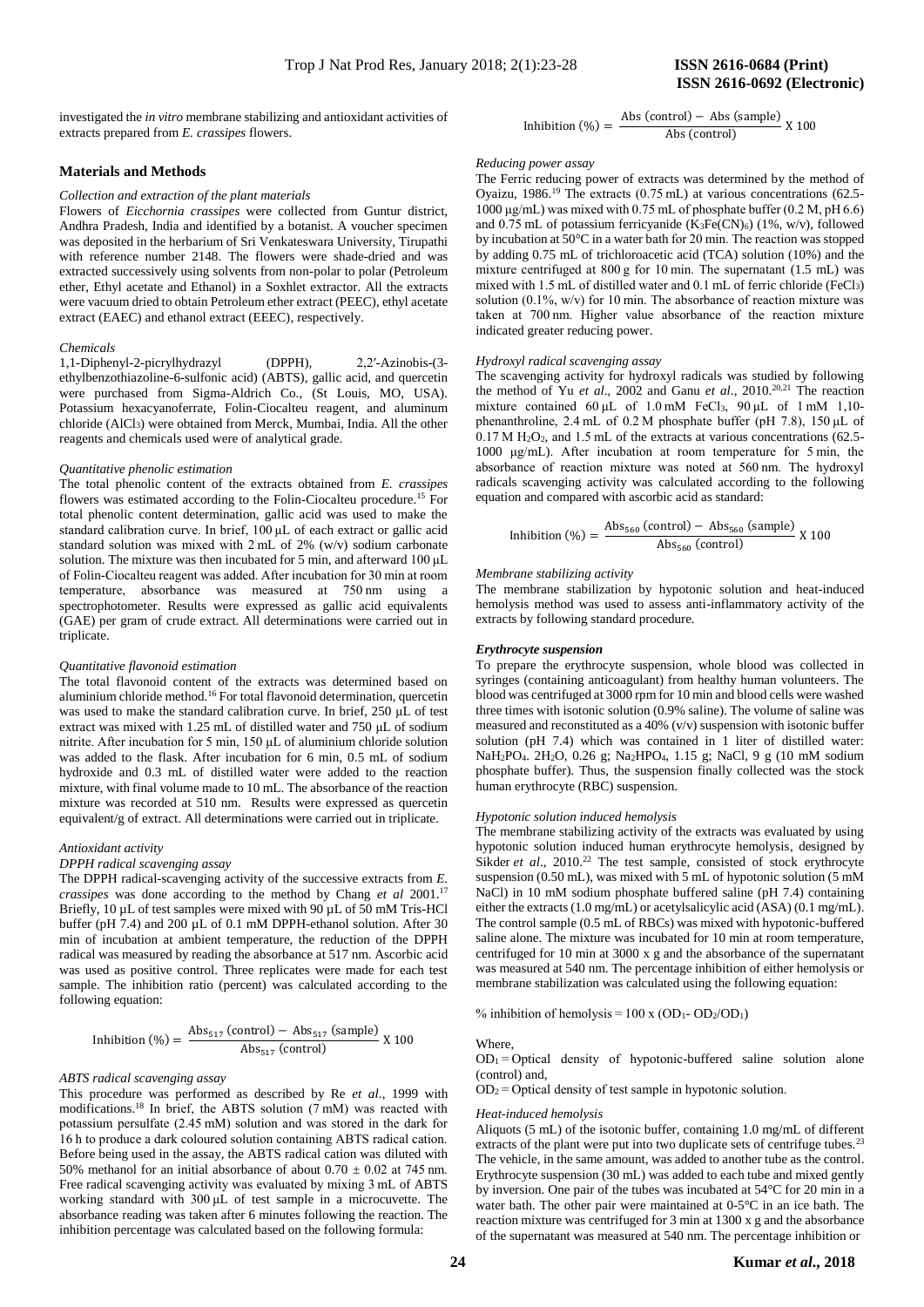acceleration of hemolysis in tests and control was calculated using the following equation:

% inhibition of hemolysis =  $100 \times [1-(OD_2-OD_1/OD_3-OD_1)]$ 

Where,  $OD<sub>1</sub>$  = test sample unheated,  $OD<sub>2</sub>$  = test sample heated and,  $OD<sub>3</sub> = control sample heated.$ 

### **Results and Discussion**

In the present investigation, results of *in vitro* antioxidant activity demonstrated that *E. crassipes* possess antioxidant and free radical scavenging activity. In the *in vitro* membrane stabilization study, *E. crassipes* protected human red blood cell (HRBC) membrane against lysis induced by heat and hypotonic solution. The ethanol extract demonstrated highest antioxidant and membrane stabilizing activity when compared to other extracts studied.

Oxidative stress is involved in the pathophysiology of inflammation, degenerative disease, diabetes, cancer, ischemic heart disease and many more. Antioxidants interrupt the production of ROS and play a key role to inactivate them. Although, all human cells protect themselves against oxidative damage by some antioxidant mechanism, these sometimes are not sufficient to prevent the ROS damage totally. Several plant-based natural antioxidants have already been reported which react with free radicals to prevent the oxidation of substrate.<sup>24</sup> In the present investigation, the successive extracts prepared from *E. crassipes* flowers were tested for antioxidant potential in four classical *in vitro* methods. DPPH is a stable free radical because of its spare electron delocalization over the whole molecule. The donation of H<sup>+</sup> to the DPPH radicals made a corresponding change from violet colour to pale yellow in the solution.<sup>25</sup> The results of the DPPH radical scavenging activity of *E. crassipes* flower extracts are presented in Table 1**.** This activity was increased by increasing the concentration of the sample extract. At higher concentrations (1000 μg/mL), the ethanol extract showed highest percentage inhibition of DPPH when compared to the other extracts. The IC<sub>50</sub> values of the extracts were >1000 μg/mL for PEEC, 723.89 μg/mL for EAEC; and 403.53 μg/mL for EEEC. The DPPH scavenging by the successive extracts of *E. crassipes* was found to be in the order:  $EEEC > EAEC > PEEC$ . In  $ABTS^+$ scavenging assay, the reaction between ABTS and potassium persulfate results in the production of a blue colored chromophore, ABTS<sup>++</sup>. After addition of the extracts of *E. crassipes,* this pre-formed radical cation was converted to ABTS in a dose-dependent fashion.<sup>24</sup> The mean  $IC_{50}$  values for ABTS radical of PEEC, EAEC, and EEEC of *E. crassipes* were found to be  $>1000 \mu$ g/mL, 757.97  $\mu$ g/mL, and 524.60  $\mu$ g/mL, respectively and the results are presented in Table 2. The mean  $IC_{50}$  value of ascorbic acid was found to be 114.41  $\mu$ g/mL. The order of ABTS<sup> $+$ </sup> scavenging by the extracts of *E. crassipes* was found to be EEEC > EAEC > PEEC. Reducing power indirectly evaluates the antioxidant activity. It is used to determine the extent of reduction of ferricyanide to ferrocyanide by antioxidants.<sup>26</sup> The absorbance values at the differentconcentrations of extracts are given in Table 3**.** The absorbances of the successive extracts at 1000 μg/mL were  $0.080 \pm 0.003$  for PEEC,  $0.108 \pm 0.003$  for EAEC; and  $0.197 \pm 0.002$  for EEEC, indicating that compounds containing reducing

properties were present in all these extracts. The ethanol extract exhibited the highest reducing potential when compared with the other extracts. Hydroxyl radical being highly reactive can react especially with proteins, DNA, and lipids and extract the hydrogen atoms thereby initiating the lipid peroxidation process. Using the Fenton reaction model system, the assay of hydroxyl radical scavenging activity was conducted. The reversible reaction between Fe<sup>2+</sup> and 1,10-Phenanthroline formed Fe (Phen) $2^{2+}$ , which react with  $H_2O_2$  and formed OH<sup>-</sup> free radicals.<sup>25</sup>

Fe (Phen)<sub>3</sub><sup>2+</sup><----> Fe (Phen)<sub>2</sub><sup>2+</sup> + Phen

Fe  $(Phen)_{2}^{2+} + H_{2}O_{2} \rightarrow Fe (Phen)_{2}^{3+} + OH^{-} + OH$ 

The PEEC, EAEC and EEEC of *E. crassipes* showed concentrationdependent scavenging activity on hydroxyl radicals and the results were given in Table 4. The mean  $IC_{50}$  values for hydroxyl radical scavenging activity of PEEC, EAEC, and EEEC of *E. crassipes* were found to be  $>1000 \mu$ g/mL, 864.35  $\mu$ g/mL, and 567.73  $\mu$ g/mL, respectively. The mean IC<sup>50</sup> value of ascorbic acid was found to be 118.28 µg/mL. The order of hydroxyl radical scavenging activity was found to be EEEC > EAEC > PEEC. In the above-mentioned procedures for screening for antioxidant activity, EEEC has shown effective antioxidant potential, although lesser in potency than that of ascorbic acid.

The antioxidant potential of *E. crassipes* may be attributed to the high phenolic and flavonoid contents of the plant as revealed from their quantitative estimation. It is also found that EEEC showed a high amount of flavonoids and phenolic contents. The ethanol extract showed high amount of flavonoid content (96.26 quercetin equivalent/g of extract) than ethyl acetate extract (87.83 quercetin equivalent/g of extract). The ethanol extract showed high amount of phenolic content (109.41 mg GAE/g of crude extract) than ethyl acetate extract (65.33 mg GAE/g of crude extract). The results of total flavonoid and phenolic contents are presented in Table 5. Flavonoids show their antioxidative action through scavenging or chelating process. Phenolic compounds are also very important active constituents because of their scavenging ability due to their hydroxyl groups. Both compounds have good antioxidant potential and their effects on human nutrition and health are significant. $24$ 

The HRBC membrane stabilization has been used as a method to study the anti-inflammatory activity. Membrane stabilization is a process, which act by retaining the integrity of biological membranes such as erythrocyte and lysosomal membranes against hypotonic solution and heat-induced lysis by interfering with the release of inflammatory mediators like histamine, serotonin, prostaglandins, leukotrienes, etc.<sup>27</sup> During inflammation, lysosomal enzymes are released into the cytosol, producing damage to the surrounding tissues, thereby triggering inflammation. Most of NSAIDs stabilize lysosomal membrane and inhibit the inflammatory process by restricting the release of lysosomal enzymes.<sup>28</sup> The extracts of the flowers of *E. crassipes*, were subjected to assay for membrane stabilizing activity and the results are presented in Tables 6 and 7. For hypotonic solution induced hemolysis, at a concentration of 1.0 mg/mL, EEEC inhibited 65.78% hemolysis of RBCs as compared to 77.77% produced by ASA (0.10 mg/mL). PEEC and EAEC showed 18.12% and 46.19% inhibition of hemolysis of RBCs. For heat-induced hemolysis, at a concentration of 1.0 mg/mL, EEEC inhibited 41.06% hemolysis of RBCs as compared to 66.76% produced by ASA (0.10 mg/mL). PEEC and EAEC showed 17.06% and 21.21% inhibition of hemolysis of RBCs. From the results of the present study, it is evident that *E. crassipes* flower extract can protect

|  | Table 1: DPPH scavenging activity of E. crassipes flower extracts |  |  |  |  |  |  |
|--|-------------------------------------------------------------------|--|--|--|--|--|--|
|--|-------------------------------------------------------------------|--|--|--|--|--|--|

| <b>Test Sample</b> |                      | $IC_{50}$ (µg/mL)   |                |                |                 |        |
|--------------------|----------------------|---------------------|----------------|----------------|-----------------|--------|
|                    | $62.5 \text{ µg/mL}$ | $125 \text{ µg/mL}$ | $250 \mu g/mL$ | $500 \mu g/mL$ | $1000 \mu g/mL$ |        |
| PEEC               | $11.31 + 0.58$       | $20.23 + 0.54$      | $30.37 + 0.97$ | $35.57 + 0.58$ | $45.88 + 0.96$  | >1000  |
| EAEC               | $15.29 + 0.55$       | $25.39 + 0.77$      | $35.88 + 1.09$ | $44.84 + 0.96$ | $55.23 + 1.27$  | 723.89 |
| EEEC               | $18.62 + 0.39$       | $29.30 + 0.82$      | $46.34 + 0.51$ | $52.67 + 1.19$ | $64.30 + 0.52$  | 403.53 |
| Ascorbic acid      | $44.77 + 1.23$       | $62.80 + 1.30$      | $74.75 + 0.97$ | $84.04 + 1.22$ | $95.84 + 0.95$  | 80.34  |

PEEC: Petroleum ether extract of *E. crassipes;* EAEC: Ethyl acetate extract of *E. crassipes;* EEEC: Ethanol extract of *E. crassipes.*  Values are expressed as Mean ± SEM of triplicate measurement.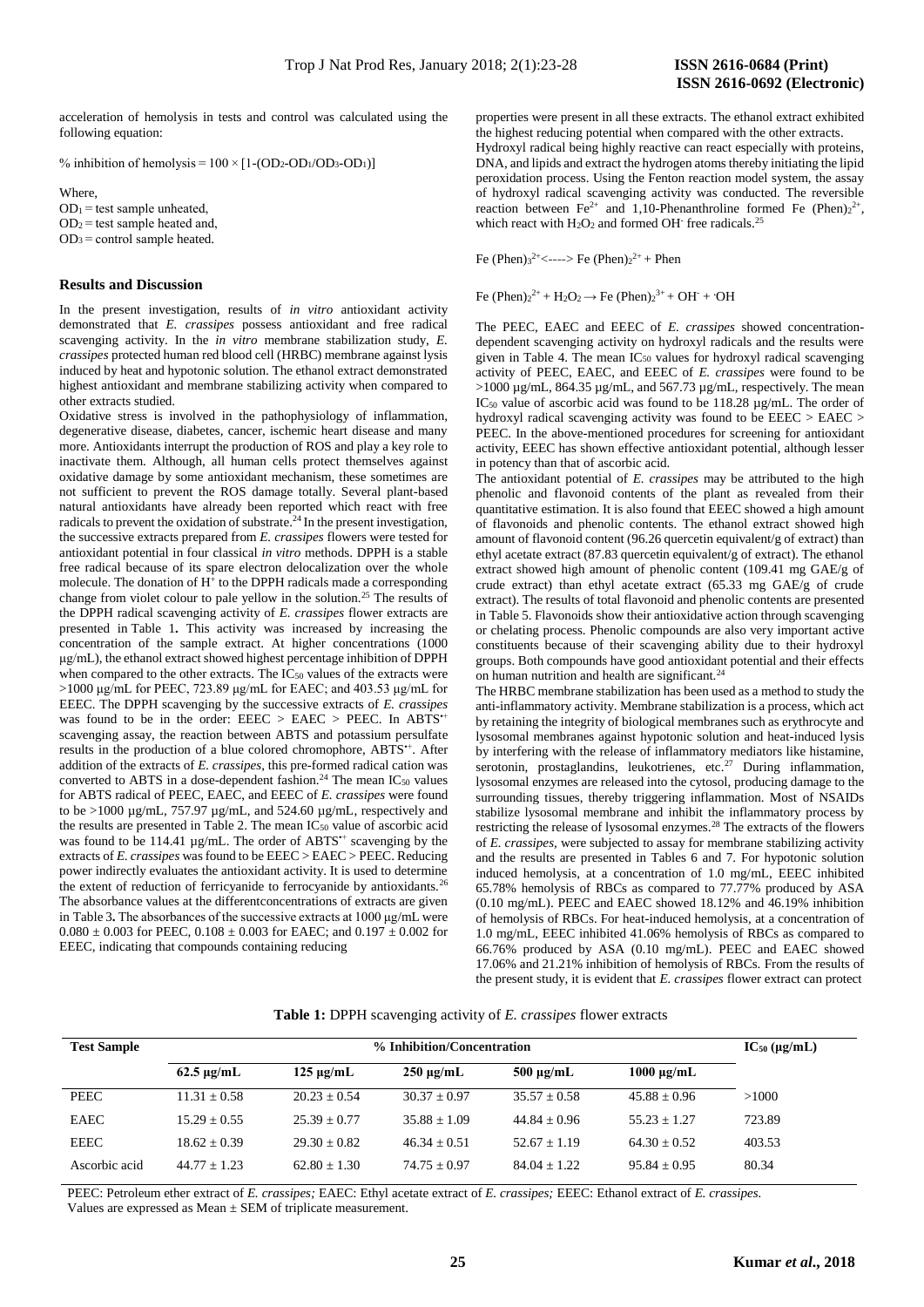| <b>Test Sample</b> | % Inhibition/Concentration |                |                |                |                 |        |  |  |
|--------------------|----------------------------|----------------|----------------|----------------|-----------------|--------|--|--|
|                    | $62.5 \mu g/mL$            | $125 \mu$ g/mL | $250 \mu g/mL$ | $500 \mu g/mL$ | $1000 \mu g/mL$ |        |  |  |
| PEEC               | $9.35 + 0.62$              | $15.66 + 0.33$ | $23.51 + 0.69$ | $31.16 + 0.60$ | $43.34 + 0.65$  | >1000  |  |  |
| <b>EAEC</b>        | $14.59 + 0.49$             | $23.75 + 0.89$ | $32.31 + 0.64$ | $41.25 + 0.55$ | $58.24 + 0.79$  | 757.97 |  |  |
| EEEC               | $19.66 + 0.87$             | $26.45 + 0.61$ | $38.67 + 0.61$ | $49.23 + 0.83$ | $70.28 + 0.64$  | 524.60 |  |  |
| Ascorbic acid      | $33.75 + 0.97$             | $53.34 + 0.63$ | $72.38 + 0.54$ | $85.52 + 1.19$ | $97.33 + 0.93$  | 114.41 |  |  |

## **Table 2:** ABTS scavenging activity of *E. crassipes* flower extracts

 PEEC: Petroleum ether extract of *E. crassipes;* EAEC: Ethyl acetate extract of *E. crassipes;* EEEC: Ethanol extract of *E. crassipes.* Values are expressed as Mean  $\pm$  SEM of triplicate measurement.

| Table 3: Reducing power assessment of E. crassipes flowers |  |
|------------------------------------------------------------|--|
|------------------------------------------------------------|--|

| <b>Concentration</b><br>$(\mu g/mL)$ | Absorbance at 700 nm |                 |                 |                 |  |  |
|--------------------------------------|----------------------|-----------------|-----------------|-----------------|--|--|
|                                      | <b>PEEC</b>          | <b>EAEC</b>     | <b>EEEC</b>     | Ascorbic acid   |  |  |
| 62.5                                 | $0.034 + 0.001$      | $0.046 + 0.001$ | $0.072 + 0.003$ | $0.175 + 0.005$ |  |  |
| 125                                  | $0.044 + 0.002$      | $0.053 + 0.000$ | $0.096 + 0.002$ | $0.200 + 0.004$ |  |  |
| 250                                  | $0.057 + 0.002$      | $0.066 + 0.002$ | $0.129 + 0.005$ | $0.234 + 0.003$ |  |  |
| 500                                  | $0.069 + 0.002$      | $0.076 + 0.005$ | $0.147 + 0.005$ | $0.252 + 0.003$ |  |  |
| 1000                                 | $0.080 + 0.003$      | $0.108 + 0.003$ | $0.197 + 0.002$ | $0.290 + 0.005$ |  |  |

 PEEC: Petroleum ether extract of *E. crassipes;* EAEC: Ethyl acetate extract of *E. crassipes;* EEEC: Ethanol extract of *E. crassipes.*  Values are expressed as  $Mean \pm SEM$  of triplicate measurement.

|  |  |  | Table 4: Hydroxyl radical scavenging activity of E. crassipes flower extracts |  |  |  |  |  |
|--|--|--|-------------------------------------------------------------------------------|--|--|--|--|--|
|--|--|--|-------------------------------------------------------------------------------|--|--|--|--|--|

| <b>Test Substance</b> |                      | $IC_{50}$ (µg/mL) |                     |                     |                 |        |
|-----------------------|----------------------|-------------------|---------------------|---------------------|-----------------|--------|
|                       | $62.5 \text{ µg/mL}$ | $125 \mu g/mL$    | $250 \text{ µg/mL}$ | $500 \text{ µg/mL}$ | $1000 \mu g/mL$ |        |
| <b>PEEC</b>           | $8.75 + 0.51$        | $11.55 + 0.33$    | $20.85 + 0.81$      | $27.33 + 0.35$      | $40.23 + 0.57$  | >1000  |
| EAEC                  | $10.73 + 0.25$       | $20.28 + 0.51$    | $30.35 + 0.42$      | $41.93 + 0.69$      | $53.03 + 0.40$  | 864.35 |
| EEEC                  | $15.56 + 0.44$       | $25.76 + 0.65$    | $38.11 + 0.21$      | $48.28 + 0.36$      | $60.78 + 0.73$  | 567.73 |
| Ascorbic acid         | $37.37 + 0.51$       | $51.56 + 0.50$    | $71.90 + 0.89$      | $81.53 + 0.40$      | $91.52 + 0.90$  | 118.28 |

 PEEC: Petroleum ether extract of *E. crassipes;* EAEC: Ethyl acetate extract of *E. crassipes;* EEEC: Ethanol extract of *E. crassipes.* Values are expressed as Mean  $\pm$  SEM of triplicate measurement.

**Table 5:** Total phenolic content and flavonoid content of different solvent extracts of *E. crassipes* flowers

| Extract     | <b>Total Phenolic Content (mg/g)</b><br>GAE | Flavonoid content $(mg/g)$<br>quercetin equivalent |
|-------------|---------------------------------------------|----------------------------------------------------|
| PEEC        | NP                                          | NP                                                 |
| EAEC        | $65.33 + 2.11$                              | $87.83 + 2.59$                                     |
| <b>EEEC</b> | $109.41 + 2.21$                             | $96.26 + 3.27$                                     |

 PEEC: Petroleum ether extract of *E. crassipes;* EAEC: Ethyl acetate extract of *E. crassipes;* EEEC: Ethanol extract of *E. crassipes.* Values are expressed as Mean ± SEM of triplicate measurement*.* GAE – Gallic acid equivalent, NP - not performed.

| <b>Treatment</b> | <b>Concentration</b> | <b>Optical density of the</b><br>sample | % Inhibition of<br>haemolysis |
|------------------|----------------------|-----------------------------------------|-------------------------------|
| <b>Control</b>   | $1 \text{ mg/mL}$    | $0.684 \pm 0.002$                       | ٠                             |
| <b>PEEC</b>      | $1 \text{ mg/mL}$    | $0.560 \pm 0.010$                       | 18.12                         |
| <b>EAEC</b>      | $1 \text{ mg/mL}$    | $0.368 \pm 0.013$                       | 46.19                         |
| <b>EEEC</b>      | $1 \text{ mg/mL}$    | $0.234 \pm 0.010$                       | 65.78                         |
| ASA              | $0.1 \text{ mg/mL}$  | $0.152 \pm 0.011$                       | 77.77                         |

 PEEC: Petroleum ether extract of *E. crassipes;* EAEC: Ethyl acetate extract of *E. crassipes;* EEEC: Ethanol extract of *E. crassipes;* ASA: Acetyl Salicylic acid. Values are expressed as mean±SEM of triplicate measurement*.*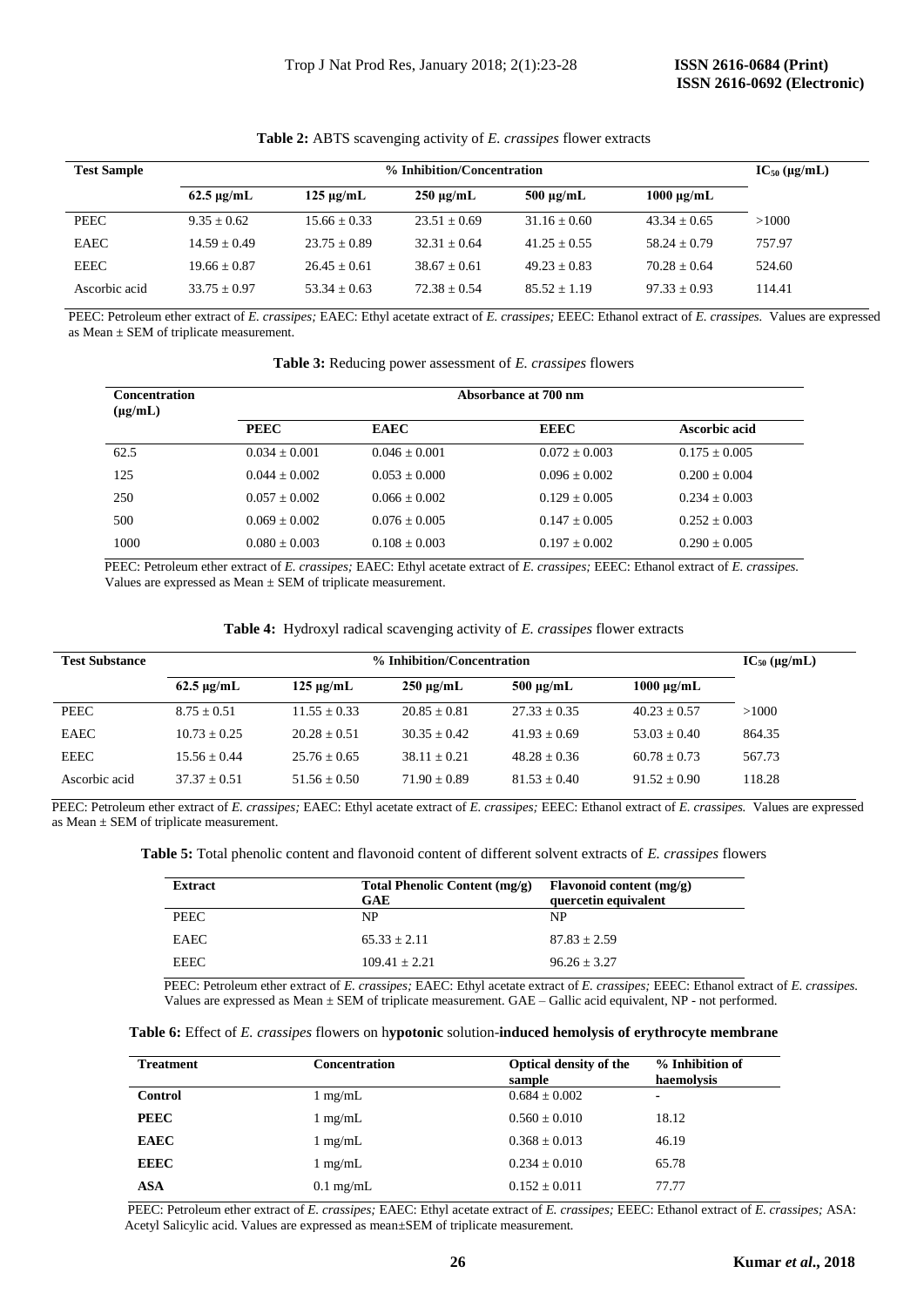| <b>Treatment</b> | <b>Concentration</b> | Optical density of the solution | % Inhibition of<br>haemolysis |                          |
|------------------|----------------------|---------------------------------|-------------------------------|--------------------------|
|                  |                      | <b>Heated solution</b>          | <b>Unheated solution</b>      |                          |
| <b>Control</b>   | $1 \text{ mg/mL}$    | $0.651 \pm 0.013$               | $0.254 + 0.017$               | $\overline{\phantom{0}}$ |
| <b>PEEC</b>      | $1 \text{ mg/mL}$    | $0.430 \pm 0.013$               | $0.229 \pm 0.015$             | 17.06                    |
| <b>EAEC</b>      | $1 \text{ mg/mL}$    | $0.339 + 0.015$                 | $0.255 + 0.010$               | 21.21                    |
| <b>EEEC</b>      | $1 \text{ mg/mL}$    | $0.301 + 0.010$                 | $0.276 + 0.012$               | 41.06                    |
| <b>ASA</b>       | $0.1 \text{ mg/mL}$  | $0.543 + 0.014$                 | $0.326 + 0.010$               | 66.76                    |

**Table 7:** Effect of *E. crassipes* flowers on heat-**induced h**a**emolysis of erythrocyte membrane**

 PEEC: Petroleum ether extract of *E. crassipes;* EAEC: Ethyl acetate extract of *E. crassipes;* EEEC: Ethanol extract of *E. crassipes.* ASA: Acetyl Salicylic acid. Values are expressed as Mean ± SEM of triplicate measurement*.*

the HRBC membrane against lysis induced by hypotonic solution and heat. The ethanol extract showed the highest protection when compared to other extracts tested. Since HRBC membranes are analogous to lysosomal membrane components, protection against hypotonicity or heat-induced lysis of RBC is often extrapolated to stabilization of lysosomal membranes and used as a biochemical index of anti-inflammatory activity.<sup>28</sup>

Previous studies have shown that flavonoids and phenolic compounds can exhibit anti-inflammatory effects because of their membrane stabilizing actions.<sup>29</sup> Preliminary phytochemical analysis revealed the presence of flavonoids, saponins, and phenolic compounds in the extracts of *E. crassipes* flowers. Therefore, it is not unreasonable to speculate that the presence of these chemical components may be responsible for the observed membrane stabilizing action of the plant extracts. Free radicals attract various inflammatory mediators in the inflammatory process. They cause release of proinflammatory cytokines and initiate inflammation.<sup>26</sup> It seems that the antioxidant effect of *E. crassipes* might have a contributing role to its anti-inflammatory activity.

#### **Conclusion**

*E. crassipes* flowers exhibited significant antioxidant and antiinflammatory activities. The anti-inflammatory effect could be attributed to antioxidant potential of *E. crassipes* flowers which may be due to the presence of flavonoids and phenolic compounds present in the flowers extract. The results of the present study have supported the claimed traditional uses of *E. crassipes* flowers in inflammation.

#### **Conflict of interest**

The authors declare no conflict of interest.

#### **Authors' Declaration**

The authors hereby declare that the work presented in this article is original and that any liability for claims relating to the content of this article will be borne by them.

#### **Acknowledgements**

The authors wish to thank and appreciate the management of Vignan Pharmacy College for providing necessary facilities to carry out the research work.

#### **References**

1. Conforti F, Sosa S, Marrelli M, Menichini F, Statti GA, Uzunov D, Tubaro A, Menichini F, Loggia RD. *In vivo* antiinflammatory and *in vitro* antioxidant activities of Mediterranean dietary plants. J Ethnopharmacol. 2008; 116(1):144-151.

- 2. Hossain MM, Ahamed SK, Dewan SMR, Hassan MM, Istiaq A, Islam MS, Moghal MMR. *In vivo* antipyretic, antiemetic, *in vitro* membrane stabilization, antimicrobial, and cytotoxic activities of different extracts from *Spilanthes paniculata* leaves. Biol Res. 2014; 47(1):45.
- 3. Lalitha P, Jayanti P, Sujitha R and Thamaraiselvi A. Antiinflammatory activity of the various solvent extracts of *Eichhornia crassipes* (Mart.) Solms. Int J Pharm Tech Res. 2013; 5(2):641-645.
- 4. Kumar S, Joseph L, George M, Sharma A. A review on anticoagulant/antithrombotic activity of natural plants used in traditional medicine. Int J Pharm Sci Rev Res. 2011; 8(1):70- 74.
- 5. Ali H, Lata N, Ahi J, Ganesh N. Evaluation of wound-healing activity of *Eichhornia crassipes*: A novel approach. *Drug Invent Today*. 2010; 2(3):212-214.
- 6. Ali H, Patel M, Ganesh N, Ahi J. The world's worst aquatic plant as a safe cancer medicine-Antitumor activity on melanoma induced mouse by *Eichhornia crassipes*: *in vivo* studies. J Pharm Res. 2009; 2(8):1365-1366.
- 7. Jayanthi P, Lalitha P, Arthi N. Larvicidal and pupicidal activity of extracts and fractionates of *Eichhornia crassipes* (Mart.) Solms against the filarial vector *Culex quinquefasciatus* Say. Parasitol Res. 2012; 111(5):2129-2135.
- 8. Baral B, Vaidya GS, Bhattarai N, Baniya R. Bioassay and screening of bio-active compounds of water hyacinth: an invasive aquatic weed of Fewa lake. Abstract in Proceedings of the International Conference on "Biodiversity, Livelihood and Climate Change in the Himalayas", 2010: December 12-14.
- 9. Fareed MF, Haroon AM, Rabeh SA Antimicrobial activity of some macrophytes from Lake Manzalah (Egypt). Pak J Biol Sci. 2008; 11:2454-2463.
- 10. Bobbarala V, Katikala PK, Naidu KC, Penumajji S. Antifungal activity of selected plant extracts against phytopathogenic fungi *Aspergillus niger* F2723. Indian J Sci Technol. 2009; 2:87-90.
- 11. Zhou B, Jin-Ping P, Guo J, Tang S. Research on the antibacterial activities of extract from *Eichhornia crassipes*. Jiangsu J Agric Sci. 2009; 25:547-550.
- 12. Shanab SMM, Shalaby EA, Lightfoot DA, El-Shemy HA. Allelopathic effects of water hyacinth [*Eichhornia crassipes*]. PLUS ONE. 2010; 5:1-8.
- 13. Bodo R, Azzouz A, Hausler R. Antioxidative activity of water hyacinth components. Plant Sci. 2004; 166:893-899.
- 14. Liu CC, Zhao GL, Li YN, Ding ZP, Liu QG, Li JL. Contribution of phenolics and flavonoids to anti-oxidant activity of ethanol extract from *Eichhornia crassipes.* Adv Mat Res. 2010; 156- 157:1372-1377.
- 15. Singleton VL, Rossi JA. Colorimetry of total phenolics with phosphomolybdic-phosphotungstic acid reagents. Am J Enolo Viticul. 1965; 16:144-158.
- 16. Jia ZS, Tang MC, Wu JM. The determination of flavonoid contents in mulberry and their scavenging effects on superoxide radicals. Food Chem. 1999; 64:555-599.
- 17. Chang ST, Wu JH, Wang SY, Kang PL, Yang NS, Shyur LF. Antioxidant activity of extracts from *Acacia confusa* bark and heartwood. J Agric Food Chem. 2001; 49:3420-3424.